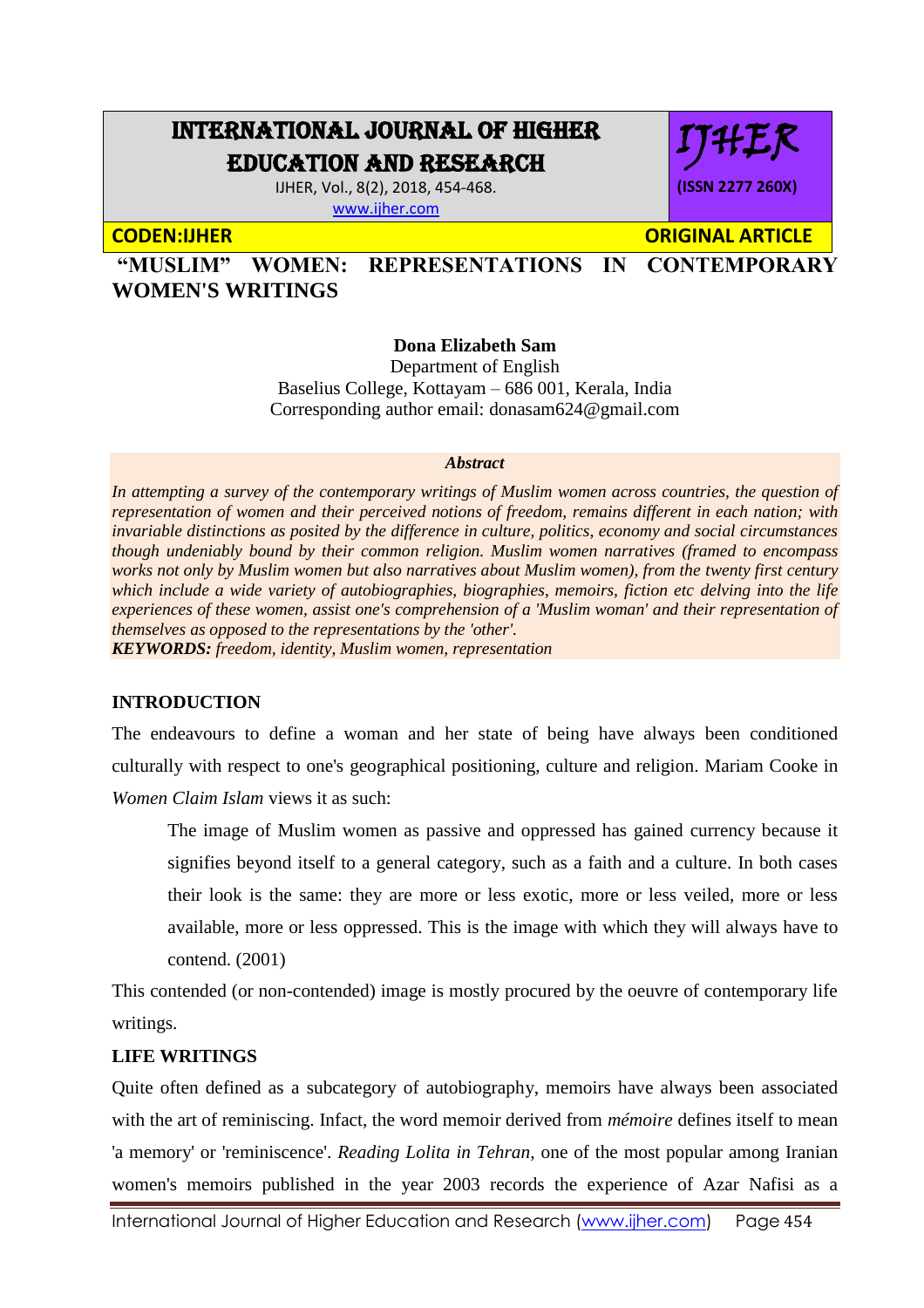professor at the University of Tehran. The narrative travels through a period of two decades of Nafisi's lives which include the reign of the Islamic Republic of Iran, the Iran-Iraq war, her expulsion from the University for not submitting herself to the compulsory veiling and hence the formation of a book club at her residence and subsequently her resignation and decision to move abroad. Nafisi in her narrative, strikingly presents the lives of seven young women, Nassrin, Manna, Mahshid, Yassi, Azin, Mitra and Sanaz; who share her house every Thursday morning to discuss literature. Nafisi uses reading and writing as resistance against stringent rules imposed on women in Iran. With reference to many classical literatures, Nafisi in particular chooses four canonical Western works namely *Lolita*, *The Great Gatsby*, *Daisy Miller* and *Pride and Prejudice* intertwining the lives of these women (women in Iran) to the characters in these fictions. The women in the group, assuming they have been socially restricted, can notably be identified to Lolita, the victim of Humbert's physical desires which deprives her of her past individuality and hence forced to shape a different identity. Each woman, having come from different walks of life has different stories to recite. Nafisi's portrayal of these women, interestingly, embarks a society in which women can be jailed for dancing, for running up the stairs, punished for allowing a few strands of hair to be shown, reprimanded for wearing colourful apparels, arrested for biting an apple in public etc. The veil, in this narrative becomes a recurring theme which foreshadows different events and characters in the story. The very beginning of the memoir witnesses the narrator's detailing of how each women looks with and without the veil. As opposed to men, women appeared completely different in private and public space obliged to the Islamic republic they were under. The veil (comprising of black robes and head scarves), in its most obvious generalized statement denotes the repression and curbed freedom of women. Nafisi describes their unveiling in her house as an act of shedding away their mandatory clothes and bursting into colours, indicating their unleashed feminine identity. The dress code imposed on them by the authority takes away their true colour, forming a collective mass of women, concealing one's individuality. She details each woman with a distinction which makes it impossible to identify one with the other except for their common chador. Sanaz, one of the young women in the group, "vacillated between her desire for independence and her need for approval (Nafisi 2003) is jilted by her boyfriend as he did not want a sheltered Muslim girl. Also, her vacation with her friends becomes a disorder when they are arrested for their Western attitudes. The juxtaposition of Nafisi's fantasising of the West through the texts she has chosen with the opposed Western ideals within Iran is discernible here. In observable ways, Nafisi as the narrator represents herself as a source of liberation for these young women.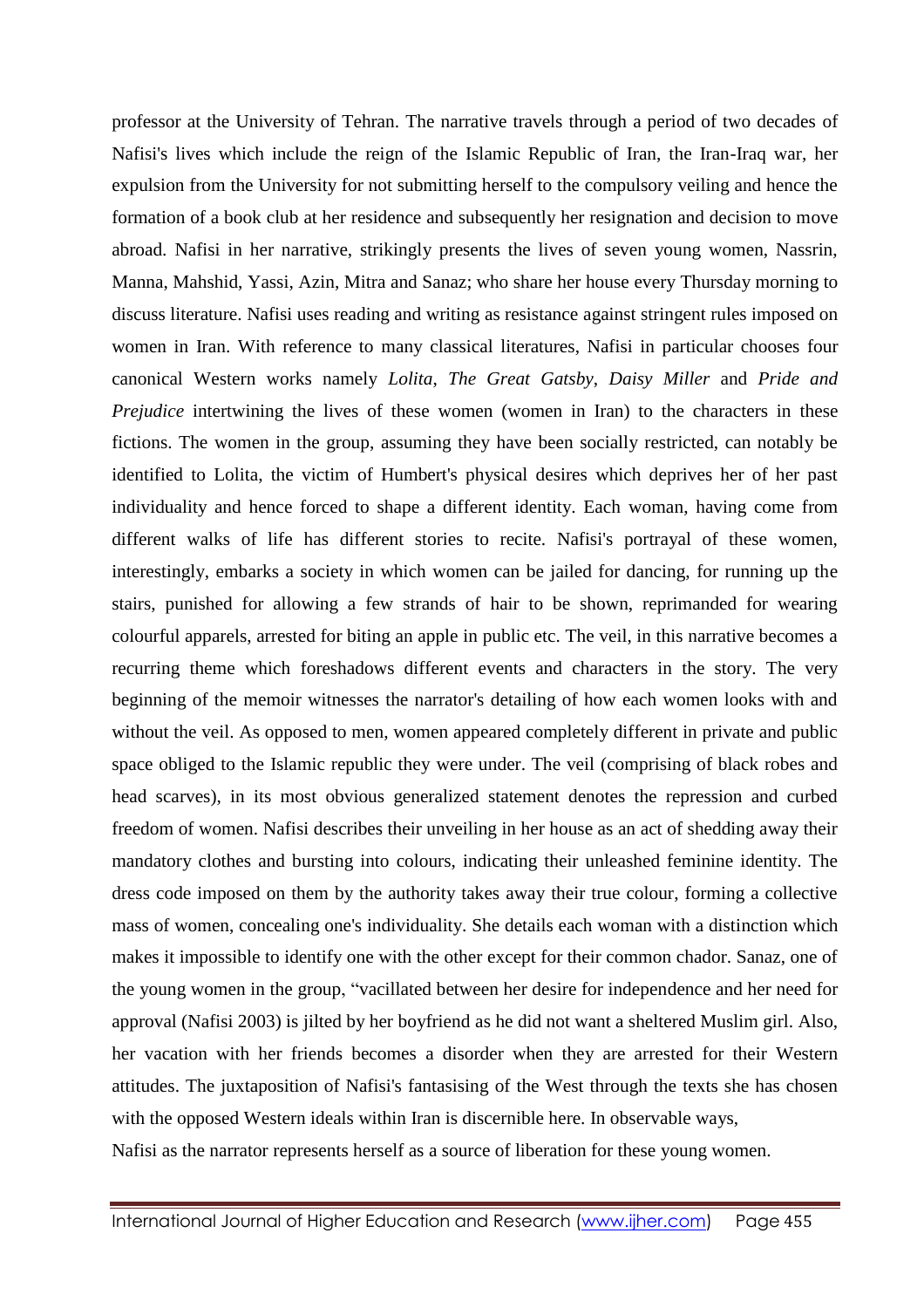Surprisingly, Nafisi paints herself as an independent and dauntless woman. She is someone who does not go against her will, rather embraces all her desires and becomes bold enough to confront the Islamic Republic. But as the narrative informs us it is seen that Nafisi sustains a relationship with another man, "my magic man" than her husband and constantly corresponds to him for her decision makings. Does this imply the unavoidable dependency of a woman like Nafisi on men and hence the accepted norms of the society?

*The Kabul Beauty School: an American Woman Goes behind the Veil* by Deborah Rodriguez is another memoir which narrates the beauty adventures of crazy Debbie from 2002 to 2006. As a venturous hairdresser from Holland, Michigan, having tried her hand in music, religion and work as a prison guard, culminates in her desire to carry on humanitarian projects for the Third World. Belonging to what is termed as the post 9/11 era, it is visible that the book presents before the world an unflinching experience of an American woman who in ways become the Saviour of many Afghan women who come to her beauty school. Having started the beauty school at Kabul, Debbie as described by herself was endowed with the gift of befriending Afghan women. Married to a jealous and abusive preacher and a mother of two, she records her travel experience along with her establishment of a beauty school to assist in professionally training women to earn their livelihoods in post-Taliban Afghanistan. During her years of stay in Kabul, she befriends a large number of Afghani women, provides an abode for abused women, marries Samer Mohammad Abdul Khan and graduates two batches of Afghan woman hairdressers.

Though presenting a Third world nation, it is seen that the memoir is filled with Debbie's endeavours as a beautician in ways which she adorns herself as the sole rescuer of these Afghani women. The accounts of different women are very many within the text, but not withstanding the fact that the major part of the narrative comprises of her own occupation in a country which proved itself to be hostile to her, initially. Rodriguez presents before her readers a self which is endearing, making her accommodative in a world which ill treats women. The autobiographical elements within the memoir accounts for a closer scrutiny as she claims her hand in helping a bride fake her virginity on her wedding night, saves the beauty school from a governmental takeover, punches a man who fondles with her in the market and ends up marrying a man who she has known only for twenty days though they do not speak the same language and in spite of the fact that he already has a wife and seven children in Saudi Arabia. The narrator's representation of other women in the memoir becomes quite elusive with the understanding that she becomes oblivious to the circumstances she came from. In presenting characters like Nahida,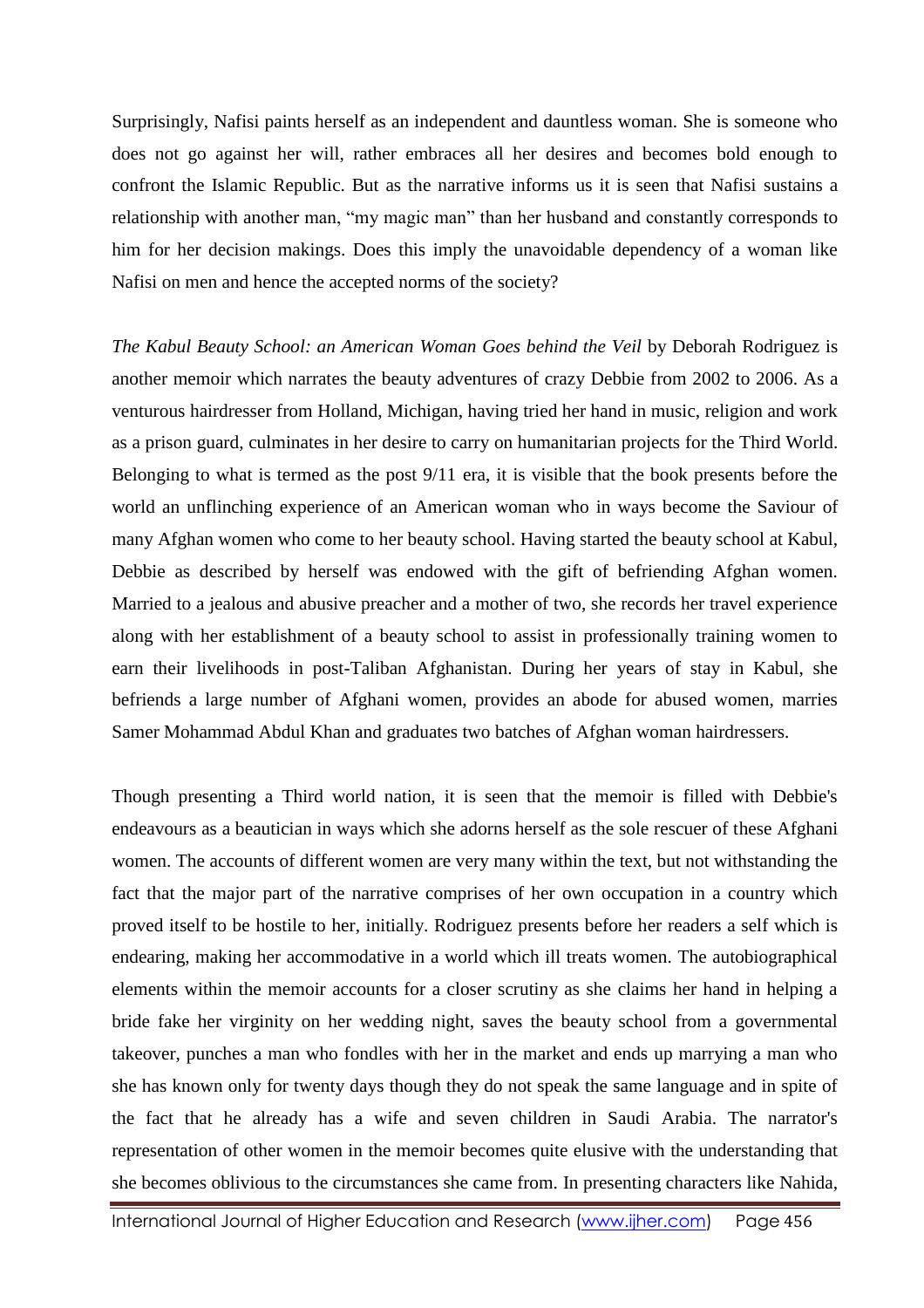the rhetoric of liberating women in a Third world country conceals the oppression that women face in the West and hence a reassurance of their own freedom: "When my friends back in Michigan asked what they could do for Afghanistan, I'd have a huge list of things they could do or send. And I'd always ask them to pray for Nahida, that she would survive this marriage" (Rodriguez 2007).

Rodriguez, is in fact abused and mistreated in her homeland by her husband just as Nahida is in Afghanistan. Nahida is scarred by the beatings from her husband and is tormented by his first wife which in ways evokes sympathy in the minds of the readers. Eventually she forces her husband into divorce and begins a beauty school of her own. It is perceptible that these incidents resonate with the events in the narrator's life. The narrative through the words of the narrator suggests the difficulty of being a woman in Afghanistan and she manifests it through characters like Robina and her sisters. Not only does the narrator explicate the hardship of an Afghan girl like Robina in Iran but also the differences that the women had among each other; the other women looking down on Robina and her sisters for having lived alone and dated a Western man. Rodriguez's narrative technique utilizes itself to present before the world another world (Afghanistan) which needs the hands of 'Saviours' like herself. The text exemplifies the good deeds and accomplishments of the narrator more than the voices of the Afghan women.

Qanta Ahmed, a Muslim British physician of Pakistani origins, contributes to the genre of Muslim women's memoirs with a documentation of her visit to Saudi in *In the Land of Invisible Women: A Female Doctor's Journey in the Saudi Kingdom.* Published in the year 2008, the memoir recounts Ahmed's challenges and people she faces during her two year stay at Saudi Arabia while working as a doctor at the National Guard Hospital in Riyadh. Peripherally, the memoir seems to outline the life of Saudis; but only to be contrasted by the lack of clarity of the social scenario which existed in the nation. As a Muslim woman in a Muslim country, Qanta seems to be confused and lost whereby she struggles to realize the true face of a Muslim country. The identity of hers elf that Qanta creates through the memoir becomes rather concealed with the fact that very little of her life is revealed to the readers. Dealing with issues of patriarchy, veiling and much more there is an inherent contempt with which Qanta views the women of Saudi Arabia. The very beginning of the narration gives an idea of what concerned Qanta during her stay. She witnesses a Bedouin woman on an operation table while her son hovers nearby just to make sure his mother's veil does not slip away. This contrasts to a later comment in which she states that not a single Bedouin objected to her unveiled status. Hence, the position at which the narrator places herself becomes quite uncertain. The narrator's attention to veiling and its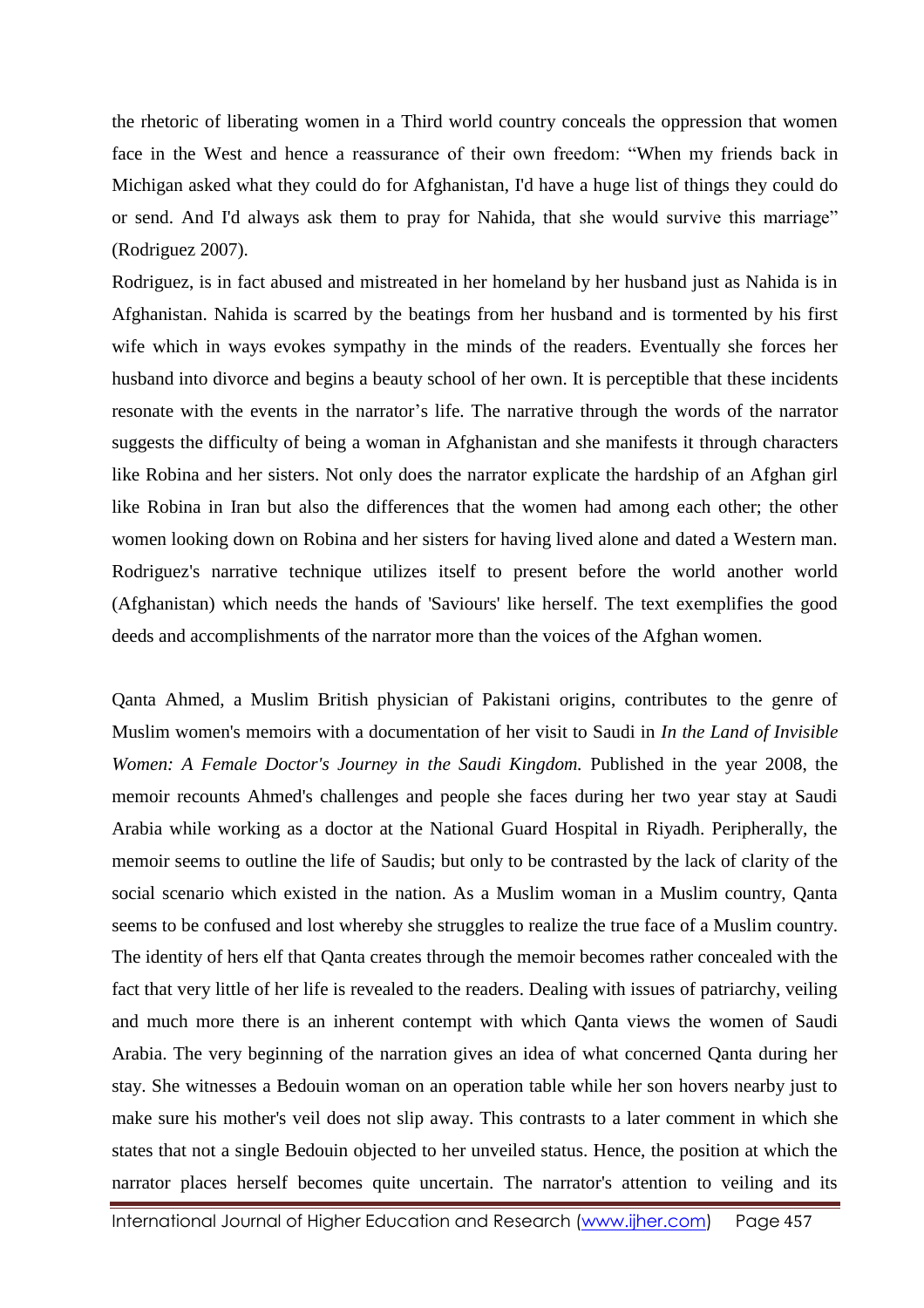consequences form a great part of the memoir. Her comment on the *abbayah* becomes very polemical at certain instances:

I was discovering what many Saudi women already know: that the only way to enter the public space and participate in public life in the Kingdom was behind the shield of an abbayah. In some respects the abbayah was a powerful tool of women's liberation from the clerical male misogyny. I would reminded of the abbayah as a banner for feminism time and again as I encountered extraordinary Saudi women who would work alongside me (Ahmed 2008).

In perspectives similar and dissimilar to Rodriguez, Ahmed also narrates the tales of countless women with whom she has taken the effort to converse and understand. She devotes her chapters to reporting to the readers, her interviews with women of a particular sect, which does not include menial workers or Filipino maids. Rather, she performs a task of representing the issues, especially that of gender discrimination of the Saudi elite. Maha, Ghadah, Zubaidah, Fatima, Reem are few of the women to whom she dedicates her time to. In a fairly comprehensive way, Ahmed illustrates women on the basis of the restrictions imposed on them. All the more, the narrative reveals the preconceived notion of the desperateness of women in Saudi. Reem, according to Ahmed was a paragon of the female Muslim professional but at the same time she never raised her voice, she never displayed her frustrations and thus her refused to attend a conference in Europe because of her father's denial to give consent. Qanta exhibits her anger and retorts:

I couldn't believe a woman so intelligent could be so stupid and weak. Why couldn't she defy her family, like I had been able to? Why were women so spineless? And why were our own mothers so eternally silent? (Ahmed 2008)

Reem's character as presented in the narrative displays a silent resignation to the constrained life. At the same time, a dietician like Ghadah is supported by her educated husband and it seems cunningly enough on the part of Qanta to enquire of the former's distaste with Riyadh, having arrived from Canada. On the other hand, Ahmed also represents strong, individualistic woman like Fatima, a divorcee who divorces her husband because of his desire of a second marriage but at the same time prefers to be a second wife herself. Zubaidah, another of Ahmed's characters poses self restraint on herself and her ways of life; the text indicates her being an exception to all the Western clothed women at a marriage party.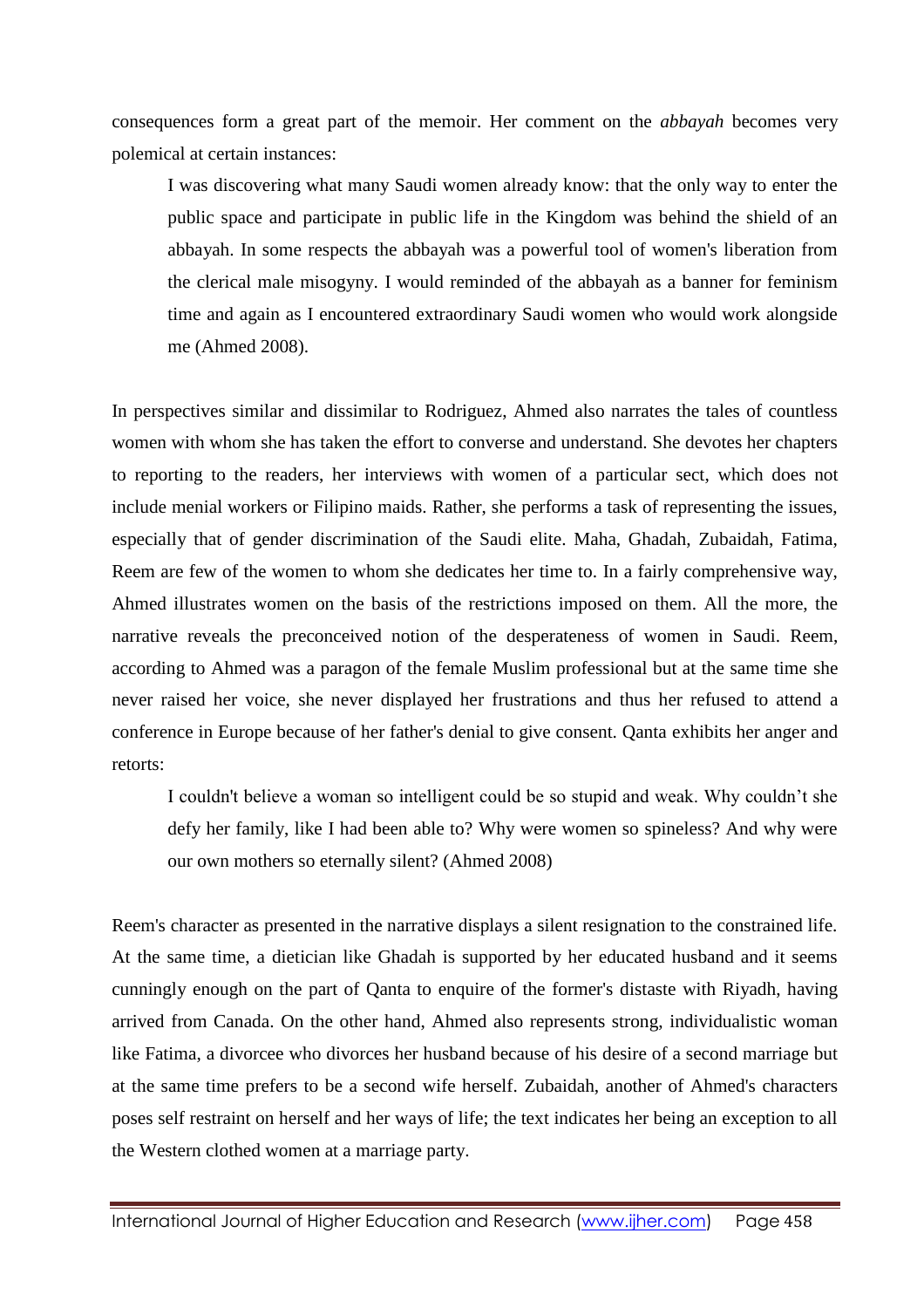Interestingly, it was not only women who were curbed; Ahmed points out that "it wasn't only women who were oppressed by the puritanical dictated that determined life in the Kingdom; the autonomy of moderate men was shackled too" (Ahmed 375) in opposition to the myriad examples within the narrative which shows the extravagant exhibition of riches by men. Ahmed presents multiple dichotomies in her narrative. Inspite of the constant moral policing by the Mutaweens, one also witnesses instances of illicit sexual relationships. Ahmed's questionable success in illustrating the social stigmas of Saudi Arabia should be weighed against her obsession with an elite group of women along with Western brands and artefacts and thereby lacking substantial information of the life of an average woman.

Also from the Middle East is the memoir, *I Am Nujood, Age 10 and Divorced.* Hailing from a financially backward family in Khardji, Yemen, Nujood reports to the world the happenings centred around her divorce at the age of ten. Though written by Delphine Minuoi, the narrative claims its voice to be that of Nujood Ali. As a memoir of the recent past (2011), the text serves to give a detailed account of Yemen, its geography, its culture and the social circumstances; although seemingly unlikely that a young girl of Nujood's upbringing will possess the knowledge to describe herself and her milieu in the style perceived within the narrative. There is a detachment between the known culture of Nujood and the voice she is given in the form of the narration by the co-author.

Born to a family of sixteen children, Nujood was married off at the age of ten to a man thrice her age. Faez Ali Thamer's promise of not touching his bride before her attainment of puberty fails to be kept. As such she becomes a victim of torment and sexual abuse over the early months of her marriage, and flees in search of justice. This little girl's tale becomes unimaginable in the eyes of the Western world. The apparently pretended form of narration through the correspondent lacks in it, a soul which would have otherwise been visible in a narrative of one's own language; despite neglecting the fact that Nujood was neither educated in her own language as well except for her name which she knew how to read and write. In a land where women are not allowed to make choices, Nujood, her sisters, mother and other women are portrayed to be not as victims of the religion but more of as victims of a culture. Nujood's mother-in-law as of a matter of fact complies with the existent patriarchy and permits her son's abuse: "Hit her even harder. She must listen to you- she's your wife" (Ali 2001).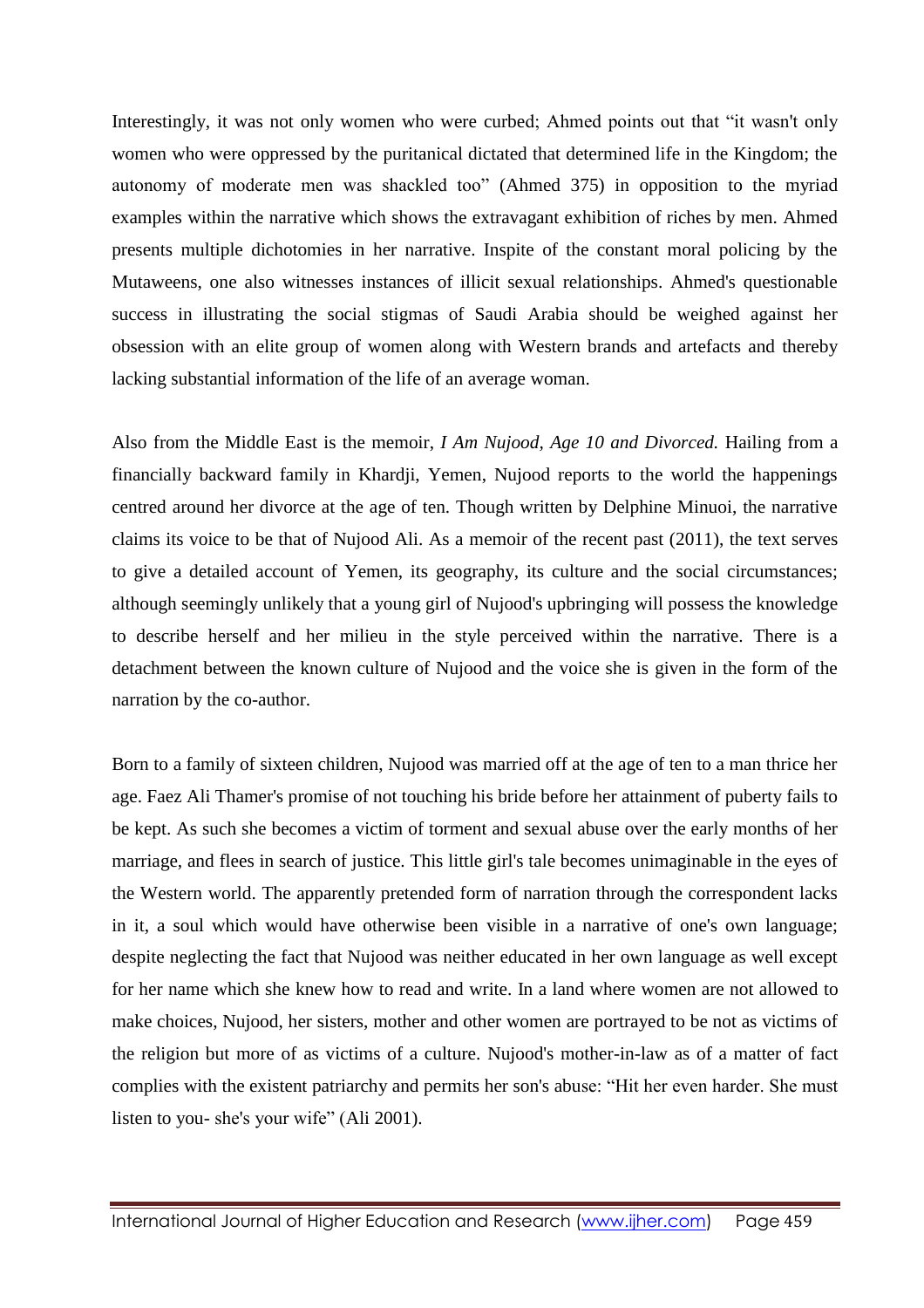Apparently, Nujood does not resent her religion for the abuse she endures, rather retains her faith in Islam and finds fault with the system. The turn of events in Nujood's life is a result of the Yemeni tribal culture and the notion of male honour. This is most often brought into light by the media as a direct consequence of the religion (Islam) which does not grant equal social status to women. Nujood's act of escape to the courthouse, confrontation with men and her subsequent recital of the sexual abuses become a matter of disbelief, in a culture which does not support women or pay heed to their voice. Proving to be a 'woman' of valour, Nujood as depicted in the narrative becomes an epitome of bravery and triumph; someone who refuses to accept her fate as woman who is beaten and raped by her husband.

The narrative's representation of Nujood is in complete contrast to Shada, one of the best lady lawyers in Yemen'(indirectly implying the presence of other lady lawyers from the same culture and nation to which Nujood belongs to) who fights for women's rights. Throughout the memoir, Shada is bestowed with the honour of 'rescuing' Nujood and winning the latter's divorce. Nujood looks upon Shada with admiration and awe :

I look at her, my eyes wide with admiration. She's beautiful, and so sweet. . .She smells of nice perfume, with the scent of jasmine. As soon as I saw her, I liked her. Unlike the women in my family, she does not cover her face (Ali 2011).

It is contradictory in realising that in a culture which allows for Nujood's ill fate, a woman like Shada exists; educated and well off.

Kamila Shamsie, a Pakistani novelist blends the personal with the political in exploring the disillusionment of the Pakistani elite in *Broken Verses* (2005). Written in the voice of Aasmaani Inqalab (meaning Celestial Revolution), the narrative describes the tragic disappearance of her mother, Samina Akram, an activist fighting for women's rights and her quest for the possibility of reuniting with her. Elements of mystery and romance are mingled, bringing into place the politics of Pakistan over the last three decades of the twentieth century. Narrated with an exuberant style of prose and poetry, Shamsie sets forth a unique tale.

The two main female characters in the novel, Aasmaani and Samina are not portrayed as characteristic of their religion, rather given an individuality as framed by their nation and its political activities intermingled with their personal narratives. Though the culture of Pakistan is entrenched in a predominant patriarchy which believes in the endurance and sacrifice of women, it is seen that Shamsie through her representations in the novel, perpetuates ideals of strong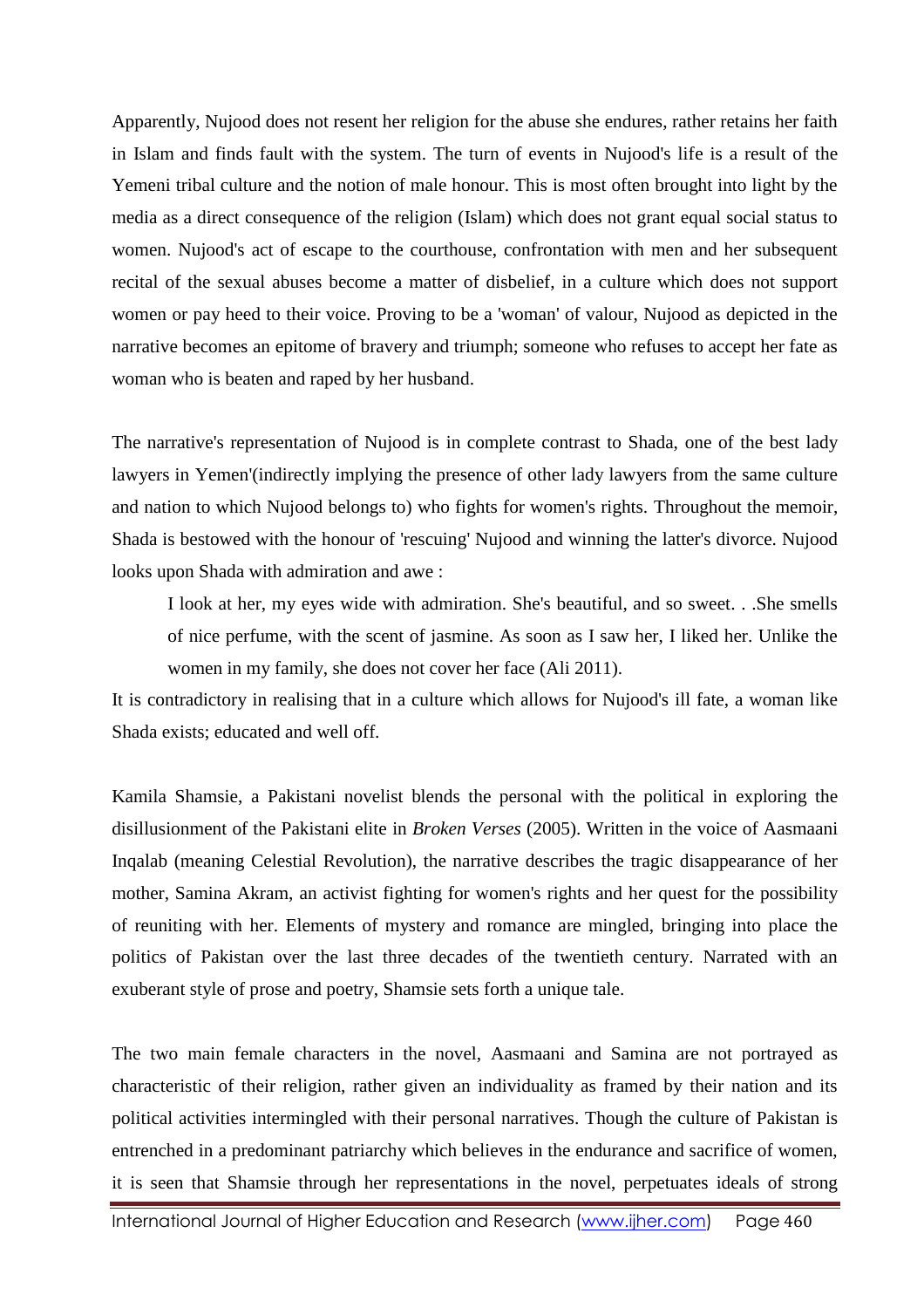willed and rebellious women. She breaks the notion of ideal femininity through the central characters and supports the autonomy of women. Aasmaani and her mother, along with Shehnaz Saeed, her mother's friend, are illustrated to break away from patriarchal marginalisation. Not only do they contest the societal norms but also willingly fight against it and seemingly prepared to face the consequences. Portrayed as a very progressive character, Samina is described by her thus:

My mother at twenty seven, carrying me into a prison. My mother at thirty four, rallying women together...My mother at thirty-eight, her body covered in bruises from a policeman's lathi, preparing to go out and lead another demonstration. My mother at forty, still dancing to old Donna Summers records (Shamsie 2005).

During the turbulent times, Samina reigns in her activist spirit, fighting for the rights of women in a country which believed only the liberty of women within the guidelines of Islam. However, Shamsie also portrays Samina as "the Jezebel, the fallen woman who abandoned her husband and child" (201). Samina's love for the Poet within the story reminds one of Nafisi's "magician". Her abandonment of her husband and daughter for a life with her lover, Poet, itself proves her deviation from the earlier mentioned notions of ideal femininity. Aasmaani, in ways similar to her mother is also shown to repudiate:

What guidelines? There are no such guidelines! Maybe that's another reason for coming out of retirement. I don't want to be one of those women the beards approve of, the one who sit at home and cook dinner. (59)

Likewise, the character of Shehnaz Saeed reasserts her feminist self as an actress. Shamsie adds a twist to the story in revealing to the readers the homosexual relationship between Samina and Shehnaz; again proving the expression of a woman's desire and her (a woman's) willingness to give voice to it. Apparently freedom for all the three women was the exercise of free will and expression; with the right to decide the turn of events of their own lives.

The period after 9/11 witnessed a rapid growth of authors writing about Afghanistan, especially in relation to the condition of women. Siba Shakib, an Iranian/ German film-maker narrates the true story of a young Afghan girl in *Samira and Samir* (2005). Giving insight into the lives of women in Afghanistan, Shakib presents the day to day life of a commander's family. Samira, the protagonist of the story is born as the daughter of a brave commander and his wife Daria. In a land where the first born should be a boy, Samira's birth is looked upon with much dismay by her commander father and thus she is brought up as a son; concealing her identity to the world.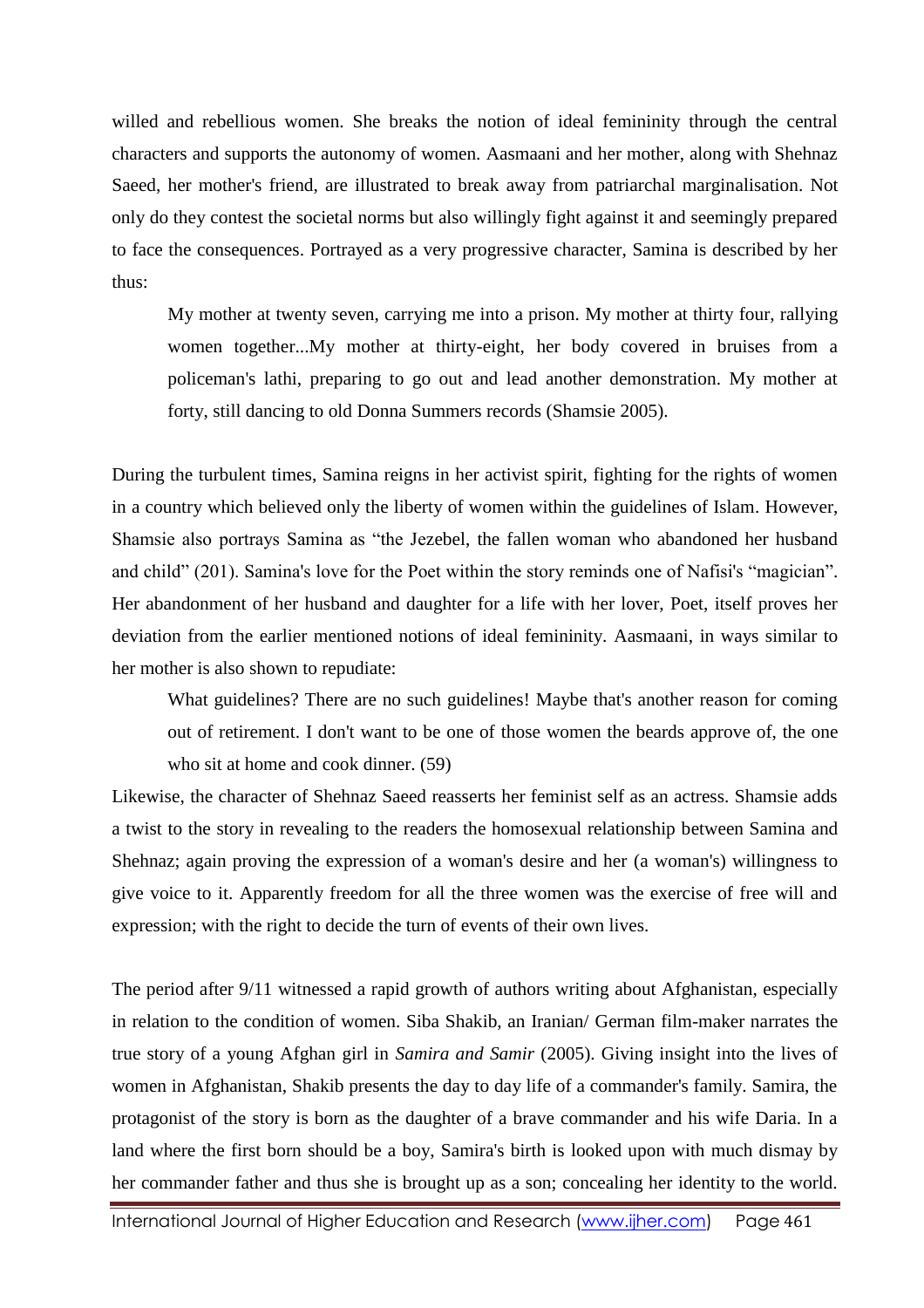With no rightful heir to his inheritance and position in the mountains, the commander finds peace in bringing up his daughter as Samir (instead of Samira). The desire for a son is evident even in the voice of Daria: "I wish instead of being born a girl you had been born dead" (Shakib 2005).

Shakib, in her narrative presents a world similar to that of Sidhwa's in *The Pakistani Bride*; a tribal mountainous area where men rule and women obey. With the commander's death, Samir (Samira) becomes the head of the family and follows her father's steps, riding horses, fighting and shooting. In considering the author's representation, it is striking how Samira is portrayed to be courageous and bold only in the false identity that she procures.

Samira's disguise allows for her to believe in her strength, fight other men and also support her mother. This allows for ones contemplation of whether she would have exercised this freedom if she were brought up in her true identity. Interestingly, it is the identity created which serves as the means for her emancipation; saving herself from danger. The narrative is also suggestive of the fact that other women of the tribe believe in the necessity of man for a woman's survival. It is exemplified by a woman of the community who suggests marriage for Daria after her husband's death: "You must marry. You need a provider, a protector...God does not like to see when a woman is alone and without the protection of a man. It brings disorder (Shakib 2005)". The education of women is also fraught upon by the society:

People think girls do not need to be able to read and write. They think girls are not as clever as boys. And because girls eventually turn into women, people think there is no point in girls going to school because they cannot use their knowledge later on anyway(Shakib 2005).

Although the narrative records the struggle of women, eventually a need to progress is observed in Daria and Gol-Sar who take initiative in tutoring young girls (implying their reception of education and capability of educating). At the same time, it is noteworthy that Samira's love for Bashir compels her to reveal her identity and take pride in it. The author depicts her as a girl of valour who later even abandons her veil, finding it too restrictive. Nevertheless, it remains that Shakib's rendition of women especially Samira, in the novel becomes quite elusive.

Zoë Ferraris, an American novelist, based on her experiences in Saudi Arabia writes *Finding Nouf* (published in the year 2008), a detective novel which gives an unconventional image of the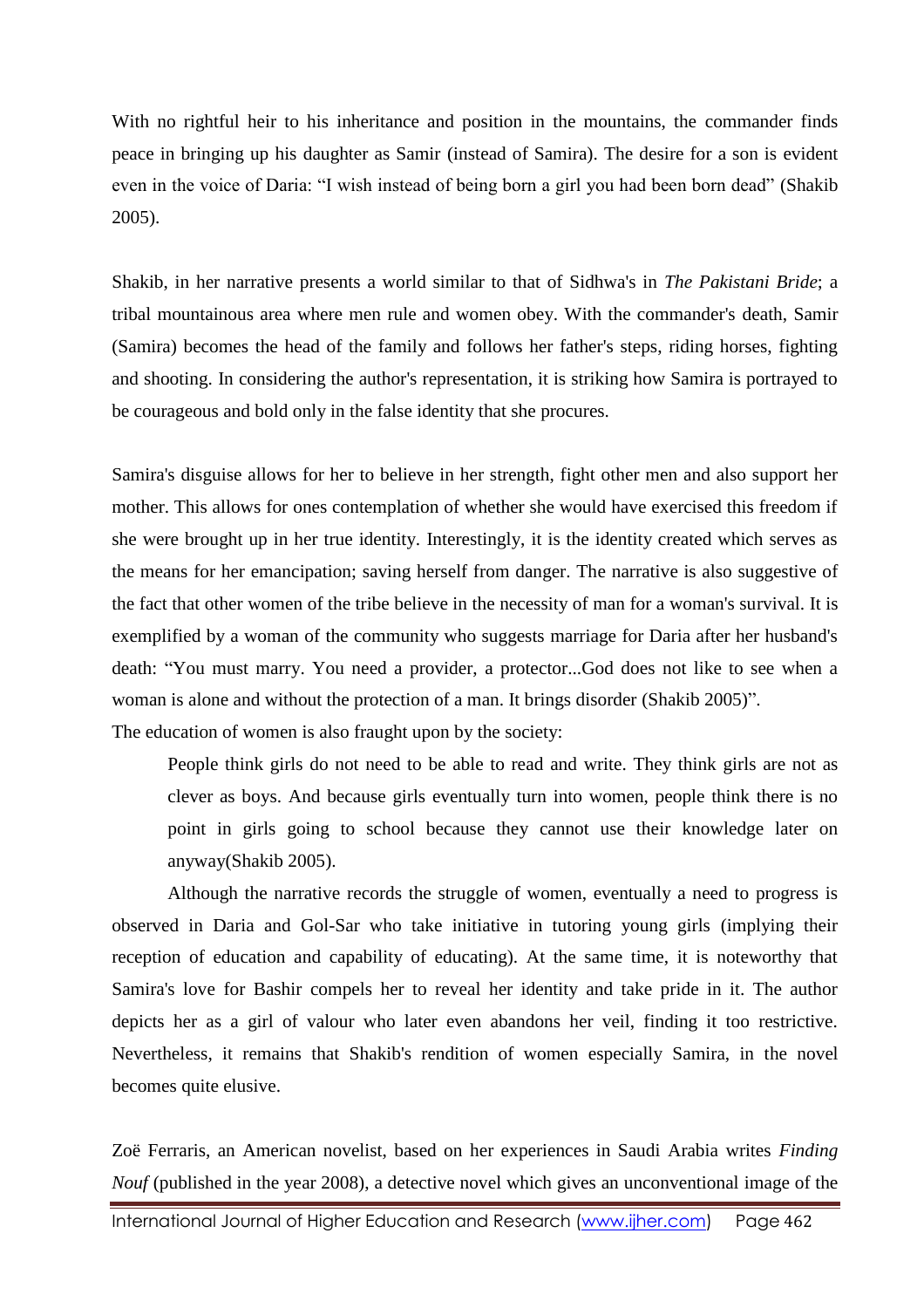nation. As seen earlier, Qanta Ahmed in her memoir, draws to the readers a nation which is enshrined in all its riches, showcasing Muslim women who belong mainly to a particular sect of the society. Jean Sasson on the other hand, traces the life of Muslim royal women. Ferraris, in the concerned narrative, combines the lives of women from all walks of life; indicating the diversity of the 'Muslim women' category. Though Ferraris being the 'other' in the Muslim world, she presents the narrative with much accurate intricacy. Centring around the case of the death of Nouf, a sixteen year old girl who "had run away- to desert, no less- leaving everything behind: a fiancé, a luxurious life, and a large, happy family" (Ferraris 2008), the novel must have been inspired real events occurring in the country. As such, the narrative creates various images of women which render it unbelievable and different from what one expects of a religiously rigid nation as Saudi.

Nouf, the central figure of the novel, whose life comes to be told after her death, is seen to be one that goes against the set standards of Muslim living. Her disappearance three days before her marriage, eventually reveals her dissatisfaction with life and her consequent escape. Nouf's urge to taste life in all its splendidness follows an urge for adventure. As a privileged Shrawi woman, she does not confine herself to the riches of her world, but goes in hunt of a life made of amusement. The narrative unveils the bravery and agency of Saudi women who are otherwise stereotyped to be behind their veils, completely ostracised. Nouf chases her dreams and desires and has secretly maintained relationships with men, including her half-brother, Othman.

Ferraris' introduction of each of these male characters and their relationships with Nouf seem to bring about a shock. The so called society which does not allow for the exercise of a woman's free will comes to prove itself quite contradictory in the case of Nouf and the other women in the narrative. Nouf's disappearance was rendered as an act resulting from their exhausted life. Muhammad comments on this: "You may not want to believe me, but let me tell you, she wasn't the only one who wanted to escape. Most of the girls feel that way. They hate it on the island. They are always out shopping or riding their jet -skis (Ferrari 2008)."

One does not witness a cloistered community of women but a group capable of jet skiing, delighting in the lavishness of enormous walk in closets stuffed with clothes and shoes (Ferrari 2008). The purdah, in this narrative does not symbolise curtailment but serves as a means of protection and occasionally allows for their deceptiveness.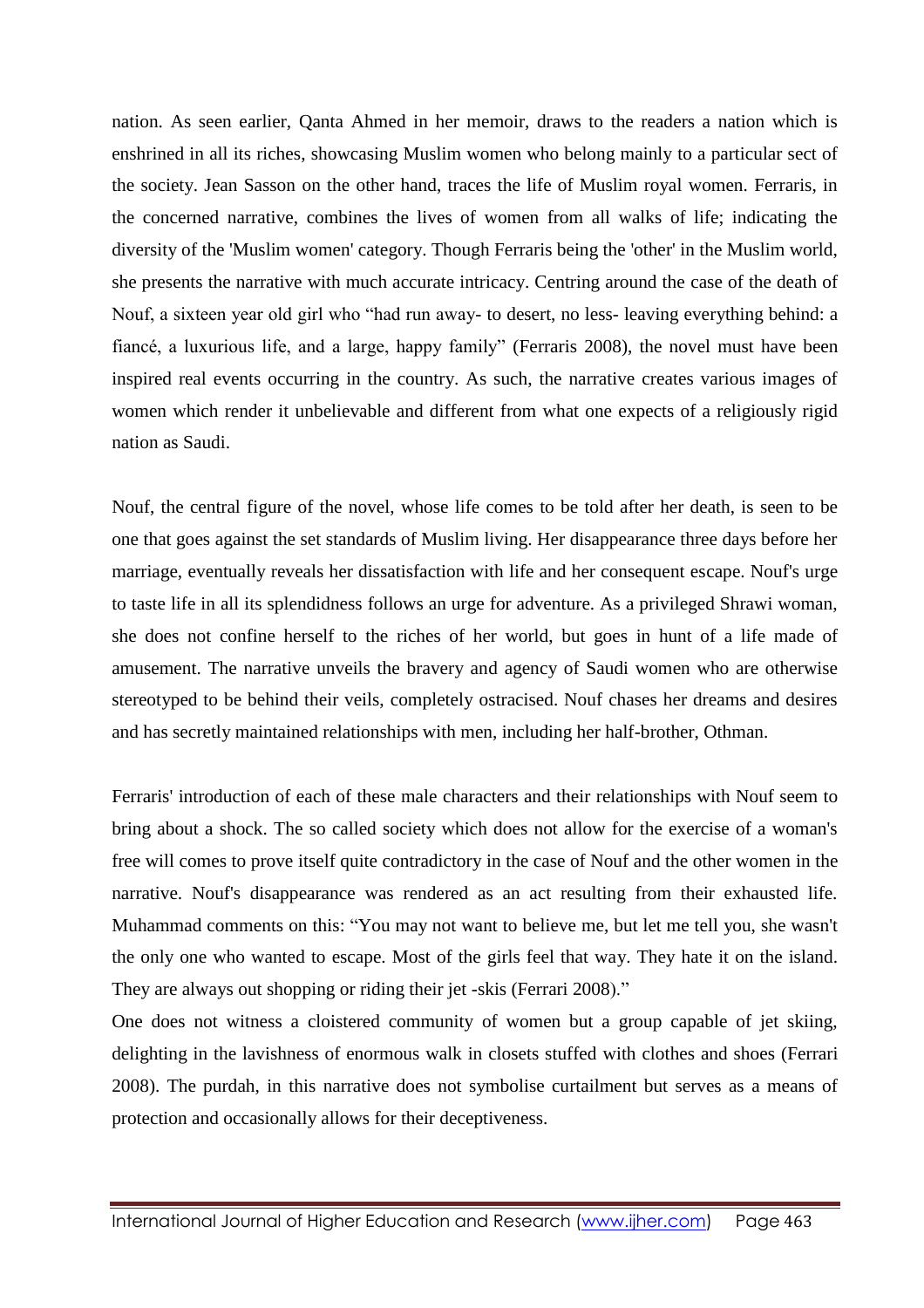The narrative, quite successfully draws on the lives of women with respect to their relationship with men; as is executed cleverly by the mysterious yet unconventional relationship between Nayir al-Sharqi, the Palestinine desert guide and tracker who has been hired by Othman and Katya Hijazi, the medical examiner who is engaged to Othman. In Katya one finds a novelty, a woman who wilfully employs her identity in creating a 'self' that is not burdened by the weight of the men in her life. Nayir finds Katya too forward for his comfort and finds it astonishing that Othman tolerates "that sort of a behaviour" (Ferraris 2008). Katya's job and her forwardness seem to bother Nayir and he poses his doubt of revealing it to Othman.

It is worthwhile noticing Nayir's reference to Katya's boldness being a "problem". Eventually in the course of events, one finds a silent admiration for Katya building up in Nayir. The atmosphere at Katya's home also seems to be different from what one would expect. One sees a father doing menial jobs around the house, which in a way challenges the hitherto mentioned notions of patriarchy. As a well educated woman, Katya exhibits her courage and breaks away from her father's notion that a woman works only in times of desperation. Likewise, Katya wins the respect and acceptance of not only her father but also Nayir, to whom she is subtly drawn to; which later paves a path for her secret confinement in his presence. Something exceptionally noticeable in the narrative is Ferraris' development of Nayir's character through the character of Katya. Katya's boldness to bare her face and work in public, though initially makes Nayir withdraw himself from her, increases his desire to comprehend the hidden world of women. Nayir's words reveal his spirituality; the limitations he wrought to himself in approaching women which was considered to be the cause of impurity. But through Katya, he creates a different 'self', which builds in him a desire for female companionship. Ferraris' narrative depicts a social realm were movement, travel and adventure becomes analogous to freedom.

Many of the Muslim women's fictional works belong to what may be termed as "autobiographical novels" wherein there is a conscious merging of the elements of fiction and the author's personal lives. Leila Aboulela's *Minaret*, Mohja Kahf's *The Girl in the Tangerine Scarf* and Fadia Faqir's *The Cry of the Dove* are three novels which belong to this category. Besides their generic similarity, it is also discovered that these narratives have in common the protagonist's relocation in life; from a Muslim nation to the far West. Diasporic elements within these narratives become an integral part; either directly or indirectly involved in the moulding of a Muslim woman identity.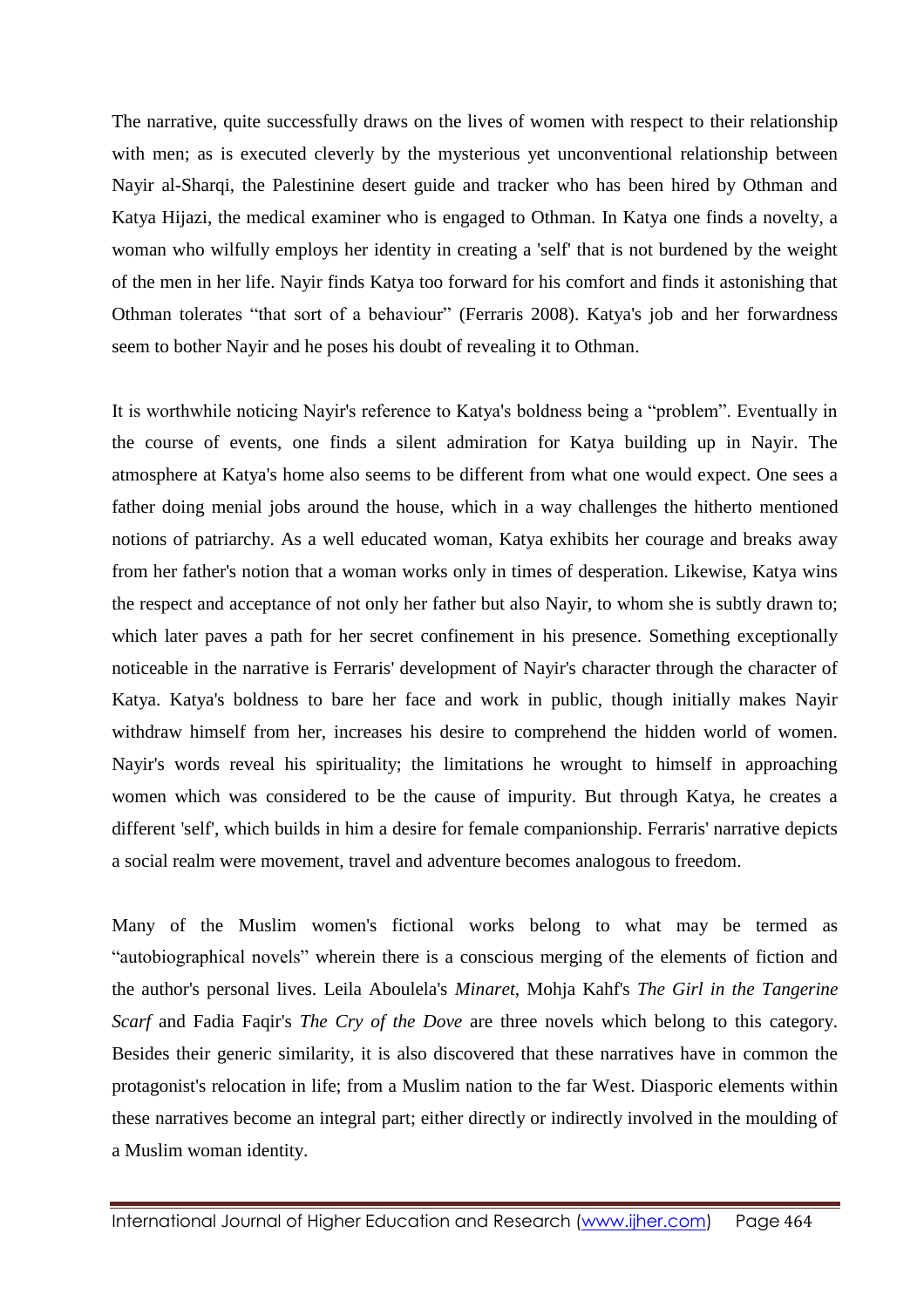The third novel of Leila Aboulela, *Minaret*, published in the year 2004 tells the story of a Sudanese girl, Najwa who along with her twin brother and mother flee to London after the execution of their father following a coup. Oscillating between the past and the present, the narrative presents the dichotomies of Najwa's life in both the nations. The Sudanese life of Najwa is characterised by all the riches of the world, with more than four servants to her service, a magnificent house in Khartoum and occasional travel across the world. Brought up in a secular family, except for the traditional practises of Ramadan, Najwa becomes oblivion to her religious identity until her struggles in London come to place. London brings in Najwa a sense of belonging which is generated through her religion. It locates her both in space and time and so gains an identity through Islam. The loss of Najwa's mother, accompanied by the long sentence of Omar in jail leaves Najwa finding solace in herself and her created identity. Having started her career as a maid, she finds herself lacking even in a country which bestows on her freedom irrespective of her religion. Najwa reunites with her old lover, Anwar in London and surprisingly comes to the realization that the freedom she enjoys with him only turns out to be an "empty space". Eventually she becomes appalled by Anwar's secularism and leaves him; clinging on to her religion. Aboulela's representation of Muslim women with respect to Najwa tends to be moralistic, constituting of what maybe called a religious exhortation. One does not see a woman who escapes from the chains of religion but one who seeks and eventually finds freedom and liberation within it. Not accustomed to wearing a hijab in her own country, she assimilates such religious practices in London and begins to go to the mosque. Once in a veil, she states: "I was another version of myself, regal like my mother, almost mysterious. Perhaps this was attractive in itself, the skill of concealing rather than emphasizing, to restrain than to offer (Aboulela 2005)".

Is it alienation which forces her to identify herself as a Muslim in a nation which does not demand one to? What one sees here is the juxtaposition of how women tend to break free from their religious rigidities when it is demanded and their adherence to it when in a land which does not demand it. In the character of Lanya, Najwa's employer, as presented by Aboulela, one sees a manifestation of liberty. She goes against her husband's will and pursues her Ph.D., enjoys alcoholic drinks and does not abide by the Muslim faith, as Tamer her brother mentions. Lanya's character becomes a reflection of Najwa's life back in Sudan where freedom for those women was defined by one's agency to savour upon their riches and unlimited independence. At the same time, Aboulela also presents characters like Shahinaz, the friend of Najwa in London who is a strong Muslim woman who relishes in the freedom already granted to her by her husband.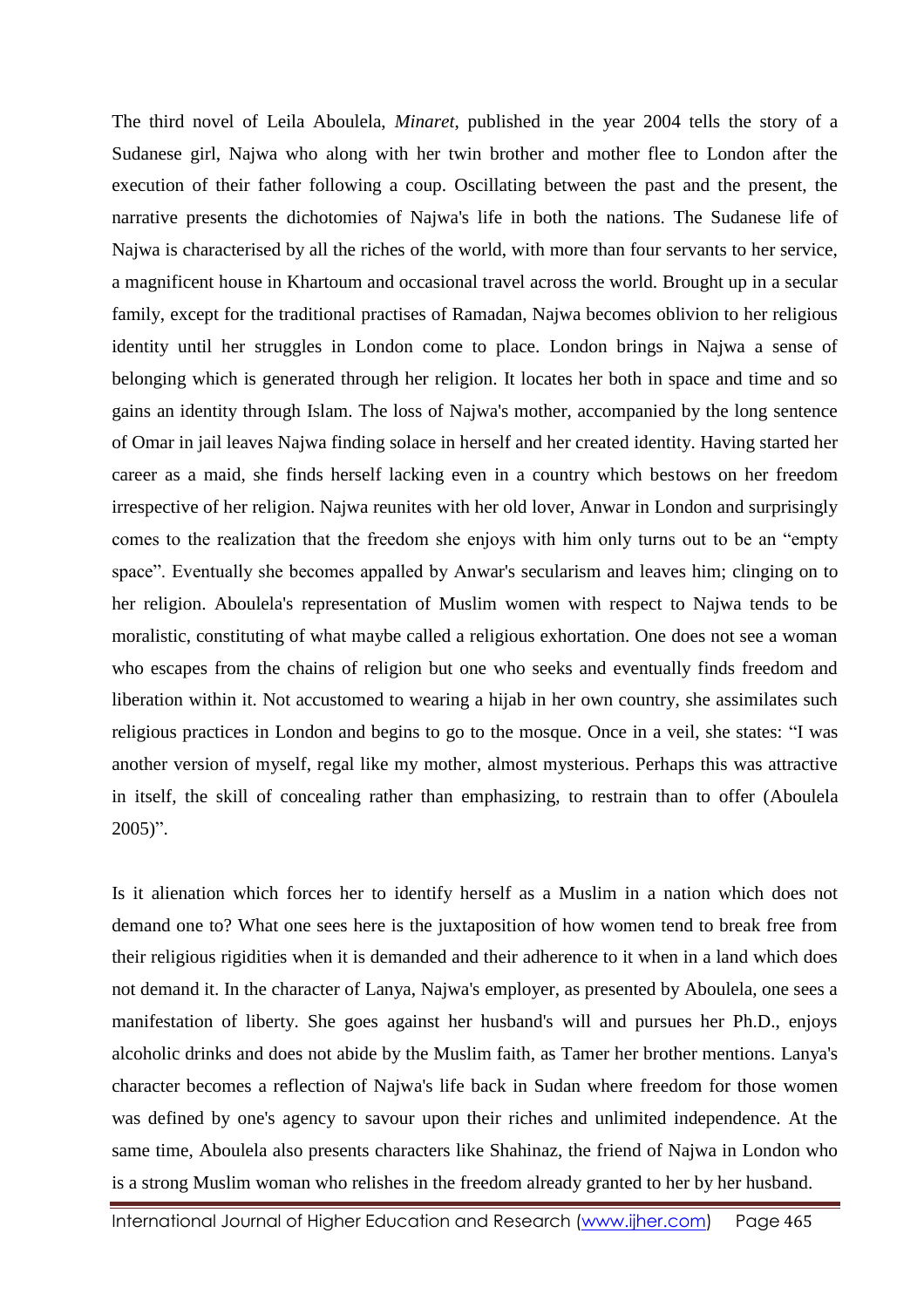Published in the year 2007, Fadia Faqir's *The Cry of the Dove* also depicts the life of a Muslim woman, Salma in Exter, England. As a Bedouin woman of Levant, she was forced to emigrate after bringing dishonour to her family by having a child out of wedlock. The novel outlines Salma's life in prison, the birth of her child which she is forced to abandon and her escape to England. Away from her Bedouin village, one finds in Salma a deep longing for a sense of belonging in the foreign land. The narrative, in ways similar to that of *Minaret*, alternates between her past and present. Salma, called Sally Asher in England strives to create a new identity seeking to reassess her life. Her efforts of acclimatisation are notable; wherein she learns English from her landlady Liz. Nevertheless she does not leave behind her religious identity which instils in her the need to be "pure and clean" (Faqir 2007). All the same, loneliness and rejection drives Salma to pubs and other public spaces, which were otherwise not acceptable. Salma's desire to forge a new identity is visible in her acts; the first being her change in attire whereby she attempts to emulate the West. Faqir, here, presents a woman who revamps her look by discarding the veil, modernising her wardrobe and adopting a liberated lifestyle which allows for more social and sexual life. Salma, as seen, becomes the complete opposite of Aboulela's Najwa.

Another important work of this genre is Mohja Kahf's *The Girl in the Tangerine Scarf* (2006). Narrating the life of Khadra Shamy, a Syrian migrant settled in Indianapolis, the novel traces her life from childhood right into her thirties with impending issues of religious identity, racial prejudices and the community building in a foreign land. The narrative, in the eyes of Khadra seems to grow along with her, from her childhood, presenting to the reader the timely concerns.

Kahf's portrayal of Khadra might be seen to resonate with her own life. As the daughter of a Dawah worker, Khadra adhered to her religious (Islam) beliefs and believed explicitly in what may be termed as "pure" Islamic. Not witnessing anything other than their own religious practises, there arose a lack of comprehension of other Muslims communities. The new girl in town, Tayiba was looked upon with much amusement:

They had never seen a mod Muslim girl before. She wore platform shoes with holes through the heels, bellbottom jeans, a breezy peasant blouse and large sunglasses that rested atop her hijab-a jaunty little kerchief tied at the side of her head. A hijab with a side tie? (Kahf 2006)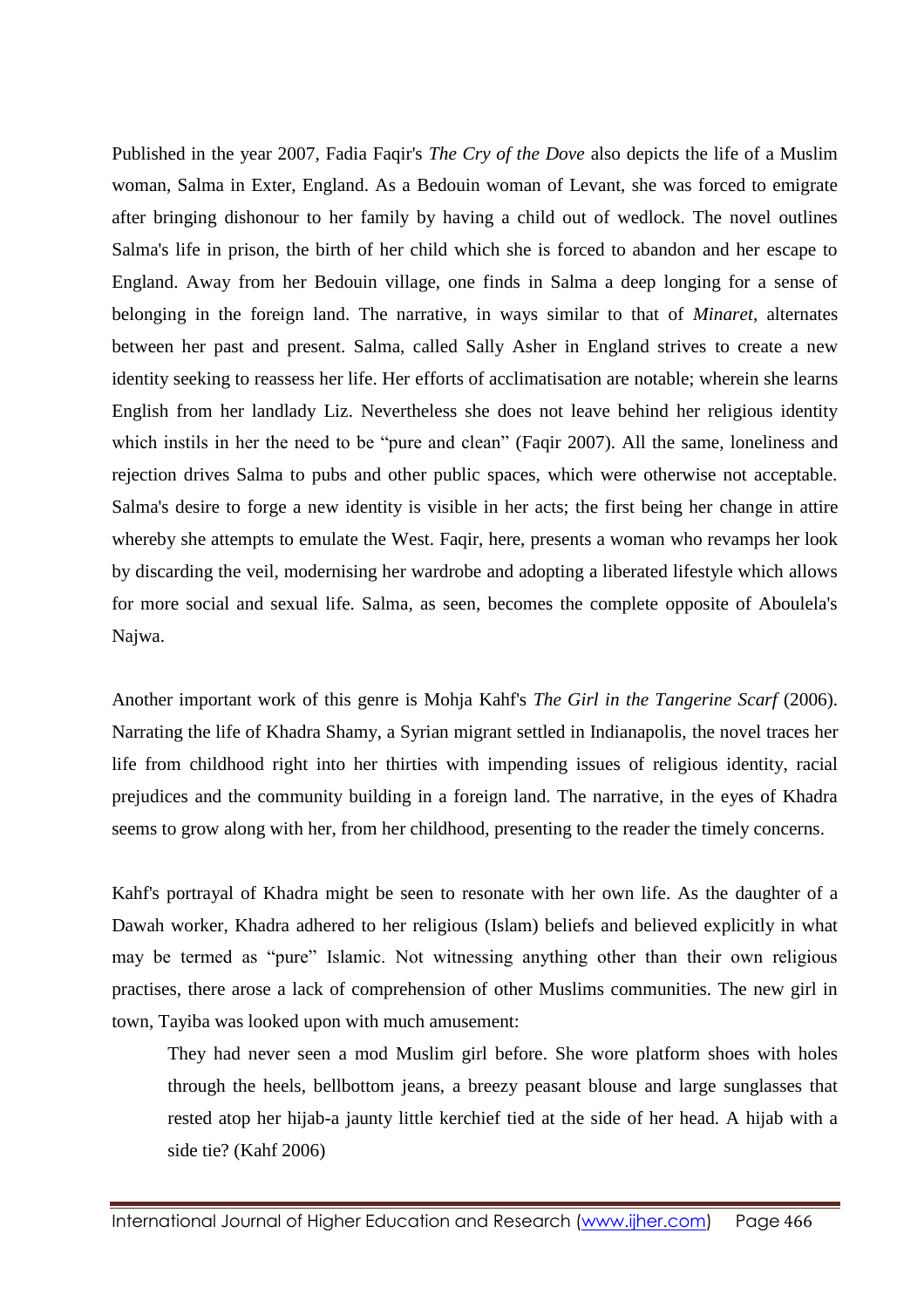Khadra becomes a symbol of change, someone who witnesses the ambiguity of her religion and consciously changes herself in accordance, coming in terms with her own understanding of her religion. Always kept away from "impurities", it is notable how Khadra's parents restricted her from sleepovers, listening to music, watching Charlies Angles etc. There was a strong effort to identify themselves different from the Americans. At the same time, her unpleasant experiences during Hajj make her delve more into her religious identity in a Muslim nation. She does not like her being identified as an American and instead states her pride in being an Arab Muslim. Having been denied access to the mosque in Arabia, she questions her rights as a Muslim woman. The narrator's rendition of Khadra gives the picture of a strong Muslim woman being shaped by her own dilemma. She goes against her husband's demands and fights for her rights as a Muslim woman. Eventually, she is seen to compromise with her beliefs and accept the "flaws" in her religion realising the truth that there is nothing which can be defined as the "true" Islam. Zuhura, Khadra's friend's sister becomes representative of another sect of women who assert their rights along the lines of being a rebel. Khaf poses Zuhura as a dissent. A comment in the narrative which reveals the practises of Zuhura is affirmed as such: "Zuhura was going farther afield than a Muslim girl ought to be, especially when it entailed driving home late at night by herself (Kahf 2006)".

Khaf through her female characters attempt to expose the vulnerability of Muslim women in their religion and their longing to belong in a nation where they are most often viewed as the "other". Freedom and independence for these women at length becomes a medium for their survival and sustenance. Khadra's liberation was not constrained to education or free movement but an exercise of her reason and logic to come in terms with a religion which in general notion subdued them.

#### **CONCLUSION**

In order to have read all these narratives with their similarities and differences in consideration, it becomes noticeable how there is an existing impossibility of defining the so called category of "Muslim women". The notion that there exists uniformity in terms of rights of women, their freedom and liberty becomes demolished in the reading of these narratives. The understood category of "Muslim women", most often is overruled by the political framework one associates with it. Each author, some in their own voice, some in their narrative voice and others through the voices of the characters paint different images of Muslim women. When some come in terms